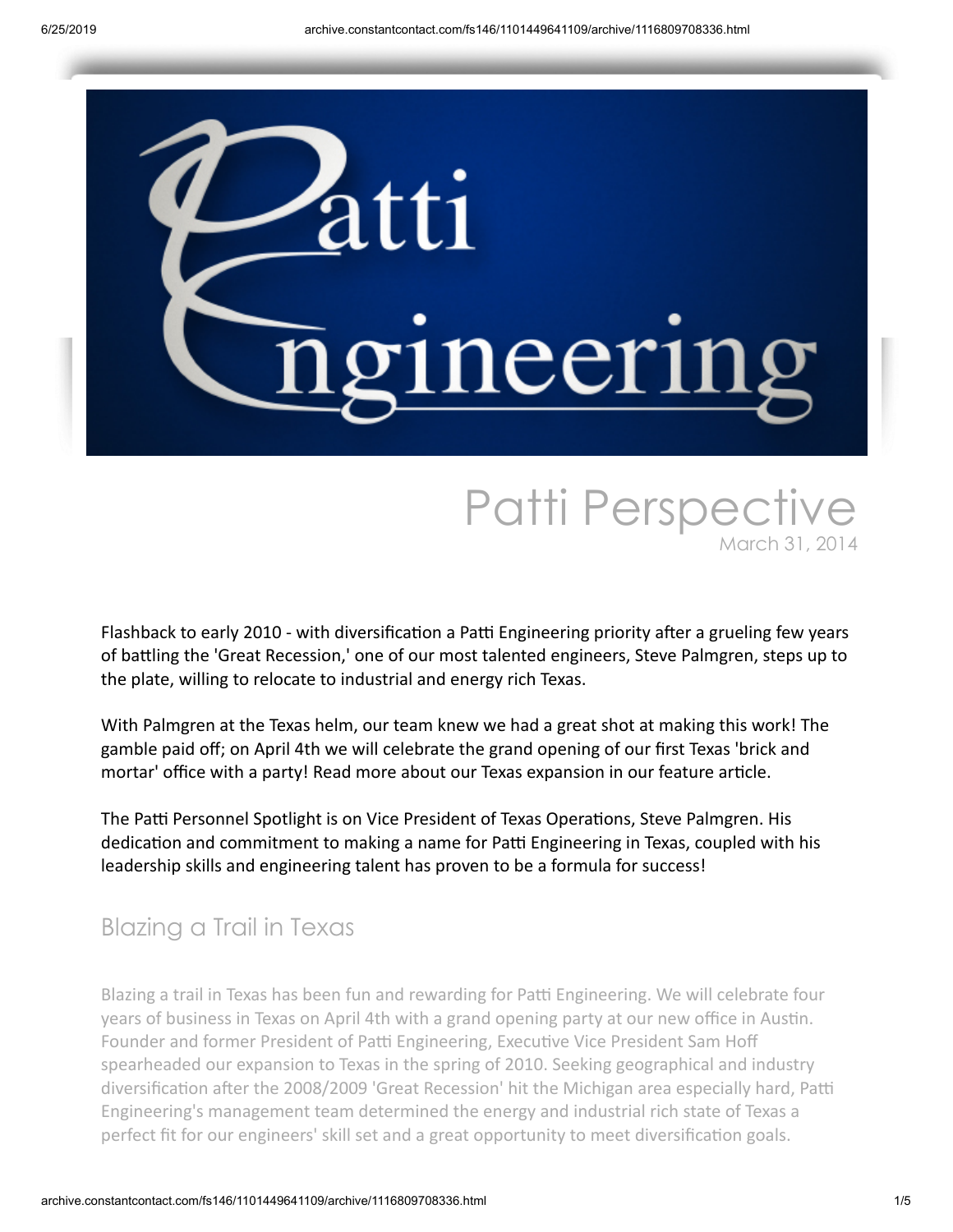

With one of our most talented engineers, Steve Palmgren, willing to relocate to Texas, Sam and his team knew we had a great shot at making this work! In a few short years, we have gone from just a handful of spectacular engineers and a PO Box as our official Texas branch address, to exceeding growth expectations and opening our first Texas 'brick and mortar' office!



Steve Palmgren now serves as Patti Engineering's Vice President of Texas Operations. Patti Engineering's executive team attributes our ability to successfully enter into the Texas market with strong growth results to our most valuable assets: our talented and dedicated engineers, whose performance has quickly established Patti Engineering as a trusted and valuable resource to our new clients.

"The vision of opening a remote office has come true for Patti Engineering. 4 years ago it was just me and now we have 7 team members in our office and 2 more to make 9 by the end of May," noted Steve. "We have formed strong partnerships in Austin with our partners and their distributers, many whom were skeptical at first of the markets need for another system integration company. We have also formed strategic alliances that have been key in much of the growth and opportunity. We have shown everyone in Austin who Patti Engineering is, and our brand and reputation has grown because of it. All this could not be accomplished if it were not for the support of our families, all the Patti Engineering team members, customers, partners and strategic alliances."

Our partnerships with Siemens, Mitsubishi, Phoenix Contact, Matrox, Kawasaki Robotics and Indusoft have been critical components to our success in the Texas region. Siemens Austin/San Antonio, Texas, Senior Account Manager, Rich Jacobson commented, "Patti Engineering brings a level of expertise on Siemens based solutions that far exceeds almost any other systems integrator. I don't hesitate to partner with them on the most challenging applications, knowing our customers are in good hands."

Patti Engineering has formed great working relationships with several Texas automation suppliers. AWC is a leading automation supplier and distributor of Siemens automation products. AWC and Patti Engineering have work together on many projects, including assisting national oil well equipment manufacturers in the design, development and implementation of complex automated drilling technology.

According to Director of Drilling Support Services at AWC, Brad Rosenhagen, "AWC focuses on developing strategic partnerships



with our customers, technology partners and trusted solution partners so that we all can win together on projects and product development. Patti Engineering exemplifies the type of partner to work with. Their professionalism and thoroughness from the start of a project to its completion, keeps us coming back for more. With their very capable and Siemens knowledgeable engineering staff, Patti Engineering provides the skills and the quick responsiveness our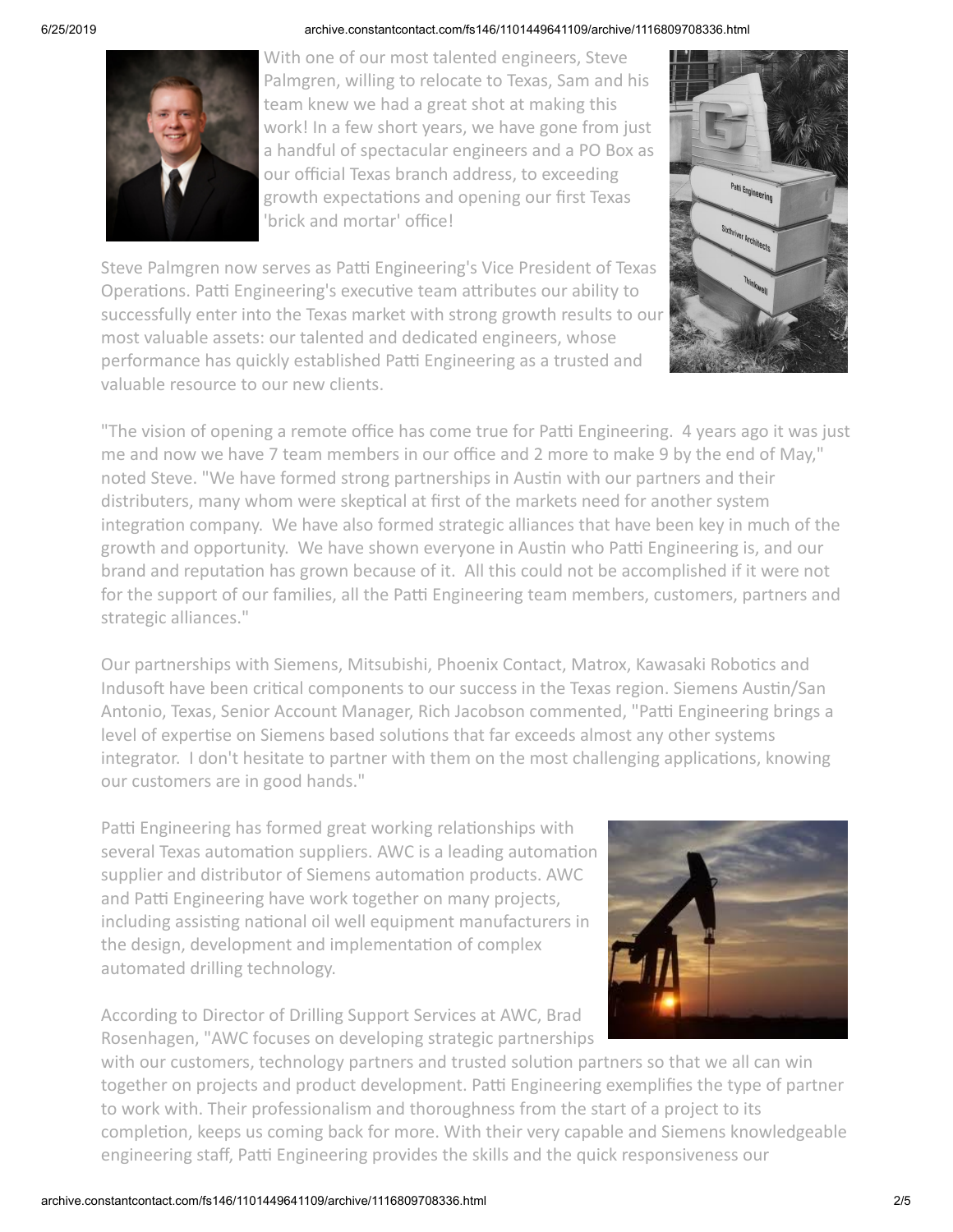customers require. Whether we are working with them on a small prototype or a larger project, we know that our customer, technology partner, AWC and Patti Engineering will all win together."

And for those of you interested in reading the remainder of the story, check out the full blog post by clicking on the blog button:



## Patti Personnel - Steve Palmgren

With the April 4th Grand Opening celebration of our first brick and mortar office in Texas just days away, it is only fitting that we recognize our Vice President of Texas Operations, Steve Palmgren in this month's Patti Personnel Spotlight. "Steve's leadership skills, engineering talent, dedication and commitment are largely responsible for the stellar success we have achieved in Texas," said President of Patti Engineering, Patti Hoff.



Steve has been with Patti Engineering since 2001 and has 18 years of experience in control and information systems from plant floor and assembly automation; to developing

Palmgren family portrait taken by Summer Miles of Summer Miles Photography

auto-drilling technology; to specializing in assessing and manipulating databases. Palmgren earned his Bachelor of Science degree in Electrical Engineering with a minor in Computer Engineering from Kettering University in Flint, Michigan. With a strong personal commitment to his career, Steve earned his Professional Engineer (P.E.) license from the Texas Board of Professional Engineers just over a year ago.

Under Steve's leadership, we consistently receive very positive feedback from our customers and partners in Texas. A few years back we asked Siemens Austin/San Antonio, Texas, Senior Account Manager, Rich Jacobson, for his opinion of Patti Engineering's success in Texas, "I just did not see the need for another integrator in our market, but their engineers came in and wowed us with their technical knowledge and capabilities with Siemens automation products." Jacobson's response was a direct result of Steve's technical capabilities and his ability to lead our engineering team.



Steve credits his success in Texas to the support of his family, all the Patti Engineering team members, customers, partners and strategic alliances. Steve and his wife Lindsay have a 6 year old daughter, Reese, and a 10 month old son, Isaac. The Palmgren family recently made a trip back to Michigan to visit family and friends. Isaac flew for the first time and loved it. Reese was able to celebrate her 6th birthday with all her family and friends in Michigan. The Palmgren family also celebrated Isaac's baptism in Michigan with close friends and family.

Back home in Texas, the Palmgren family enjoys spending time outdoors with trips to Port Aransas/Corpus Christi beach and camping. In October, the family took a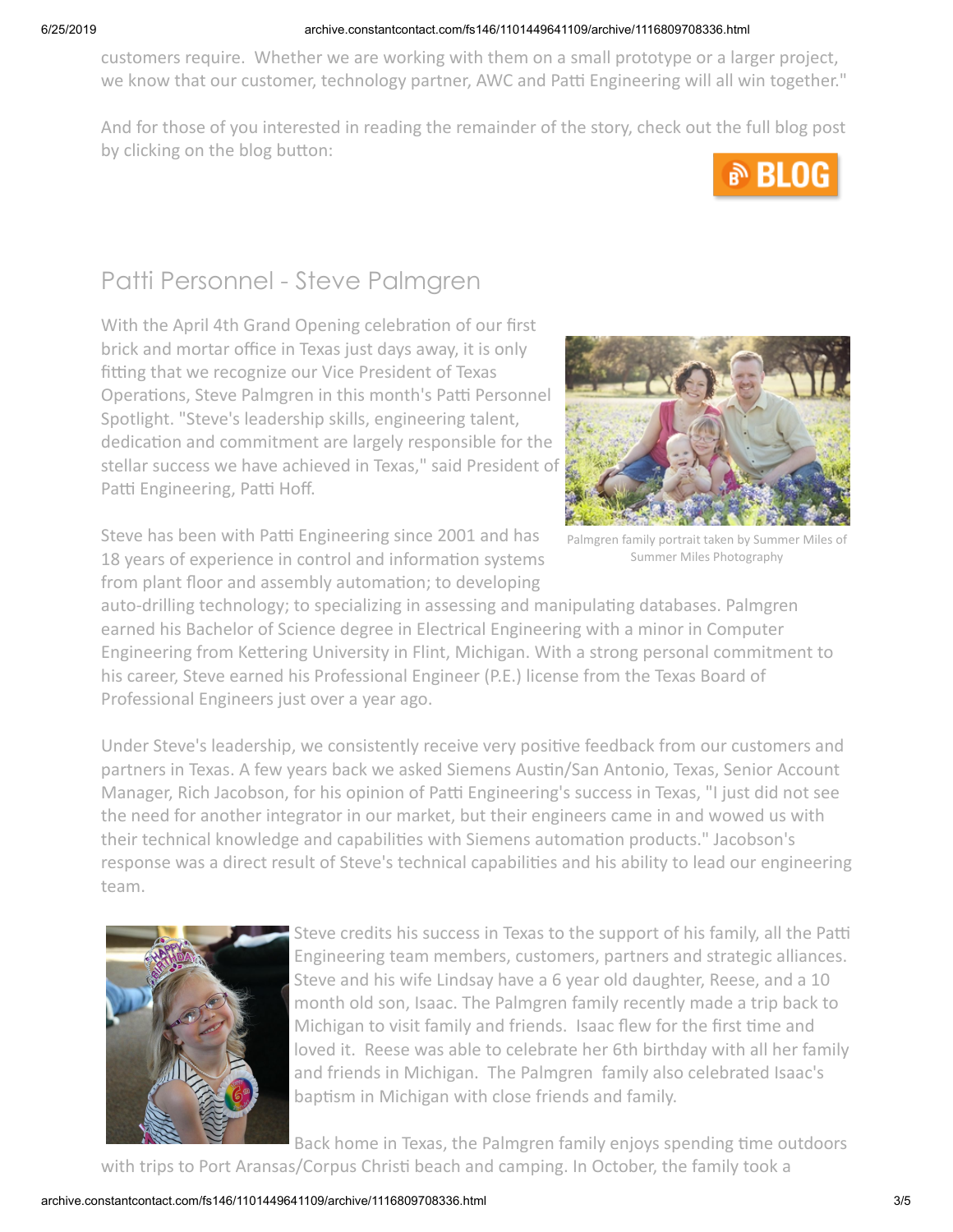

camping trip to Pedernales State Park. While Steve and Lindsay are both Michigan natives, it is clear they have settled in nicely to life in Texas. As Steve says, "Lindsay holds the house on the ground," she enjoys cooking, helping at Reese's school and PTO, swimming, yoga, parent groups and playdates for Reese and Isaac.

In Steve's free time when not with his family or at Patti Engineering, he likes tinkering in the garage on cars, RC cars, or anything else that needs to be fixed as well as volunteering in Destination Imagination

tournaments. He was thrilled to recently have the opportunity to drive a stock car on a small track near Austin! Steve also enjoys gardening especially in Texas where you can grow year round outdoors. While he loves his adopted state of Texas, Steve remains a big Michigan fan, especially football!

**~ [Download](https://origin.library.constantcontact.com/doc205/1101449641109/doc/gWhdTq0tFuNOq9Aj.pdf) PDF~**



We work as partners to our clients. When you need an expert to help solve automation challenges, we are here to add value to your solution - enhance efficiency, increase productivity, and work with your team as a trusted resource. Visit our **[website](http://www.pattieng.com/expertise.html?utm_source=Patti+Perspective_March_2014&utm_campaign=Newsletter+March+2014&utm_medium=email)** for more information on our areas of expertise, or call us (248)364-3200 for a free initial consultation.

If you can make it to Austin Texas on April 4th and would like to join us at our Grand Opening celebration, please email Anne Marie Thomas (athomas@pattieng.com) for the details! Thank you for your interest in Patti Engineering.

Best regards,

Georgia H. Whalen Director of Marketing Patti Engineering







Did you see our article in the February's issue of *Control Engineering Magazine*? While the concept and movement toward standardization is not new, we have seen an 'up-tick' in manufacturers requesting assistance with standardizing operator interfaces with human machine interfaces (HMIs).

When the decision is made to standardize, manufacturers with U.S. and overseas plants need global automation technology providers, like Siemens